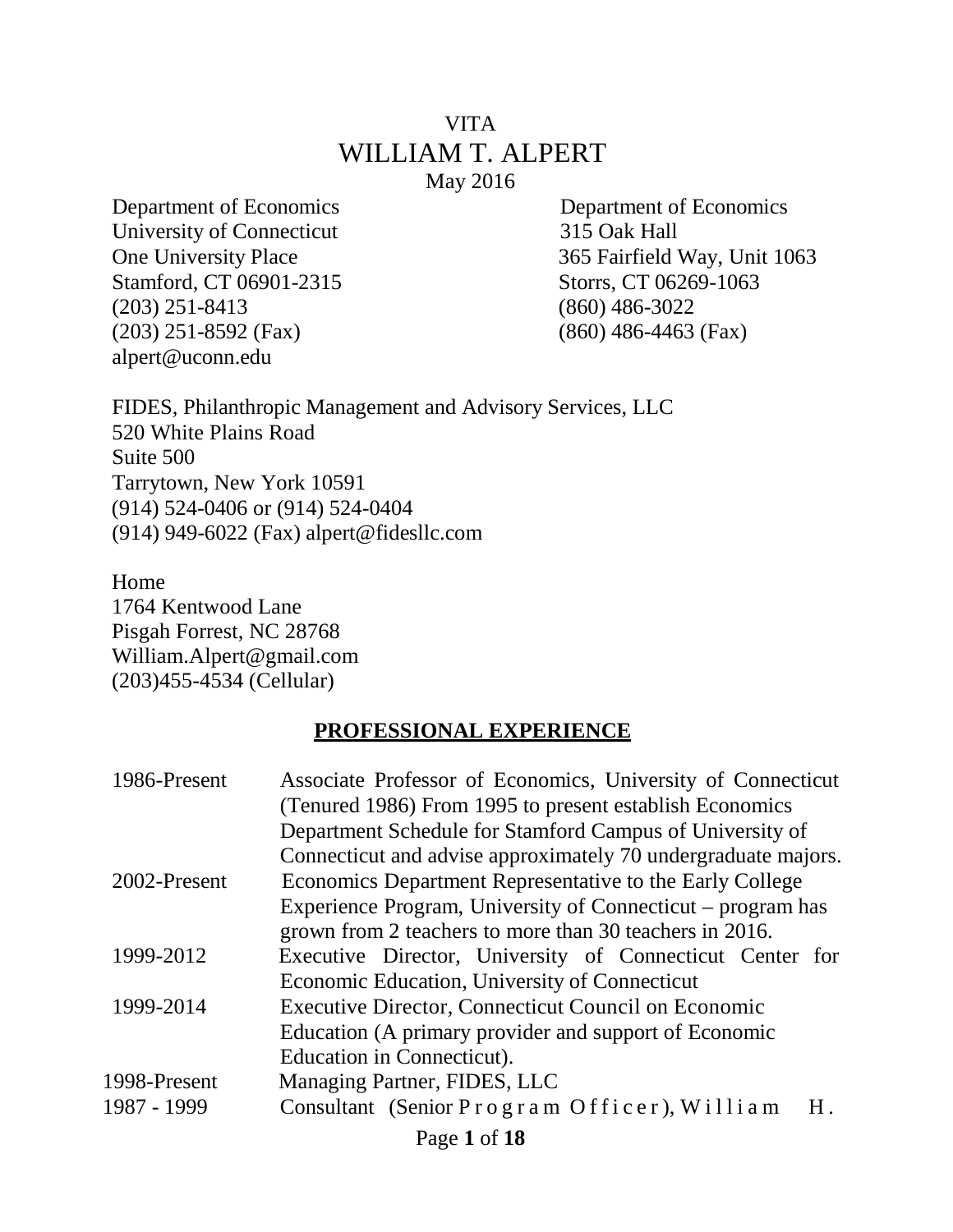Donner Foundation, Inc. (Part-time) 1983-1986 Assistant Professor of Economics, University of Connecticut<br>1981-1983 Director, Center for Economic Education, Lehigh University Director, Center for Economic Education, Lehigh University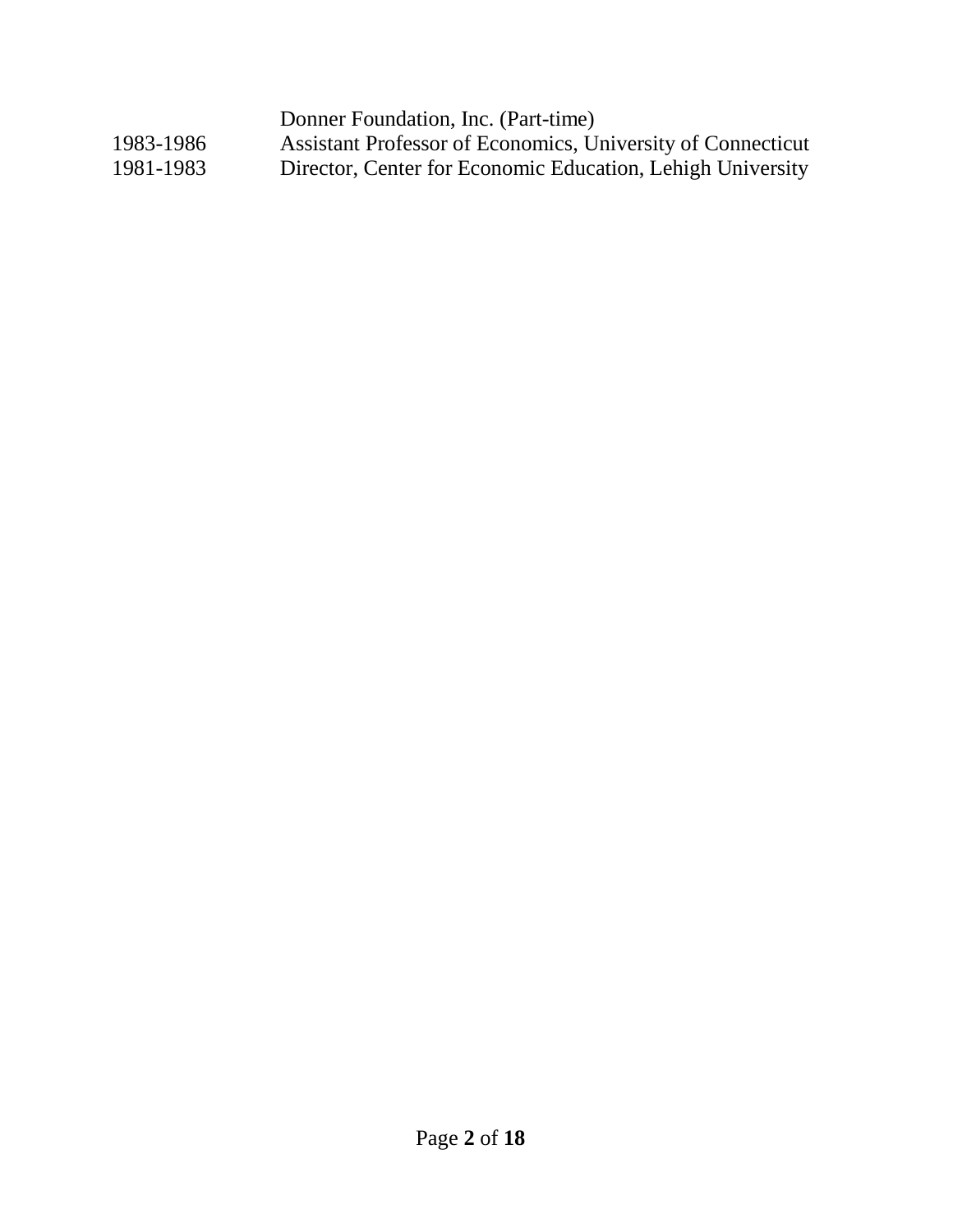| 1981-1983     | <b>Assistant Professor of Economics, Lehigh University</b>   |
|---------------|--------------------------------------------------------------|
| 1980-1981     | Co-Coordinator, Freshman Honors Program in "Business and     |
|               | Society," Washington University (St. Louis)                  |
| 1977-1981     | Assistant Professor of Economics, Washington University (St. |
|               | Louis)                                                       |
| 1976-1977     | Research Assistant to Professor Jacob Mincer, Columbia       |
|               | University                                                   |
| 1976          | Lecturer, Adelphi University, Graduate Business Program      |
| 1975          | Associate in Economics, Contemporary Civilization Program,   |
|               | Columbia University                                          |
| 1974 and 1977 | <b>Instructor, Columbia University Summer Session</b>        |
| 1974 and 1975 | Instructor, State University of New York at Purchase, Summer |
|               | Session                                                      |
| 1972-1975     | Preceptor, Contemporary Civilization Program,<br>Columbia    |
|               | University                                                   |

#### **PUBLICATIONS**

#### **Books and Reports:**

1. *The Vietnamese Economy and Its Transformation to Open Market System*, Editor and Author, M.E. Sharpe, Armonk, NY, 2005.

2. *Fringe Benefits in Canada and the United States*, Editor and Author (with Stephen A. Woodbury) The W.E. Upjohn Institute, Kalamazoo, MI 2000.

3. *Transition to a Market Economy in Viet Nam*, (with others) The Pacific Basin R e s e a r c h I n s t i t u t e , 1993 (Revised and reprinted in The Vietnamese Economy Transformation to an Open Market System.)

4. *The Canadian Crisis*, Editor (with Sol Sanders, and James V. Capua) The William H. Donner Foundation, Inc. New York, 1992.

5. *Leave Policies in Small Business: Findings from the US Small Business Administration Employee Leave Survey* (With Eileen Trzcinski) United States Small Business Administration, October 1990 (Released March 1991). Reprinted in part as Small Business Leave Policies: Excerpts From A Small Business Administration Report, *The Business National Association Special Report Series on Work & Family*, No. 40 April 1991.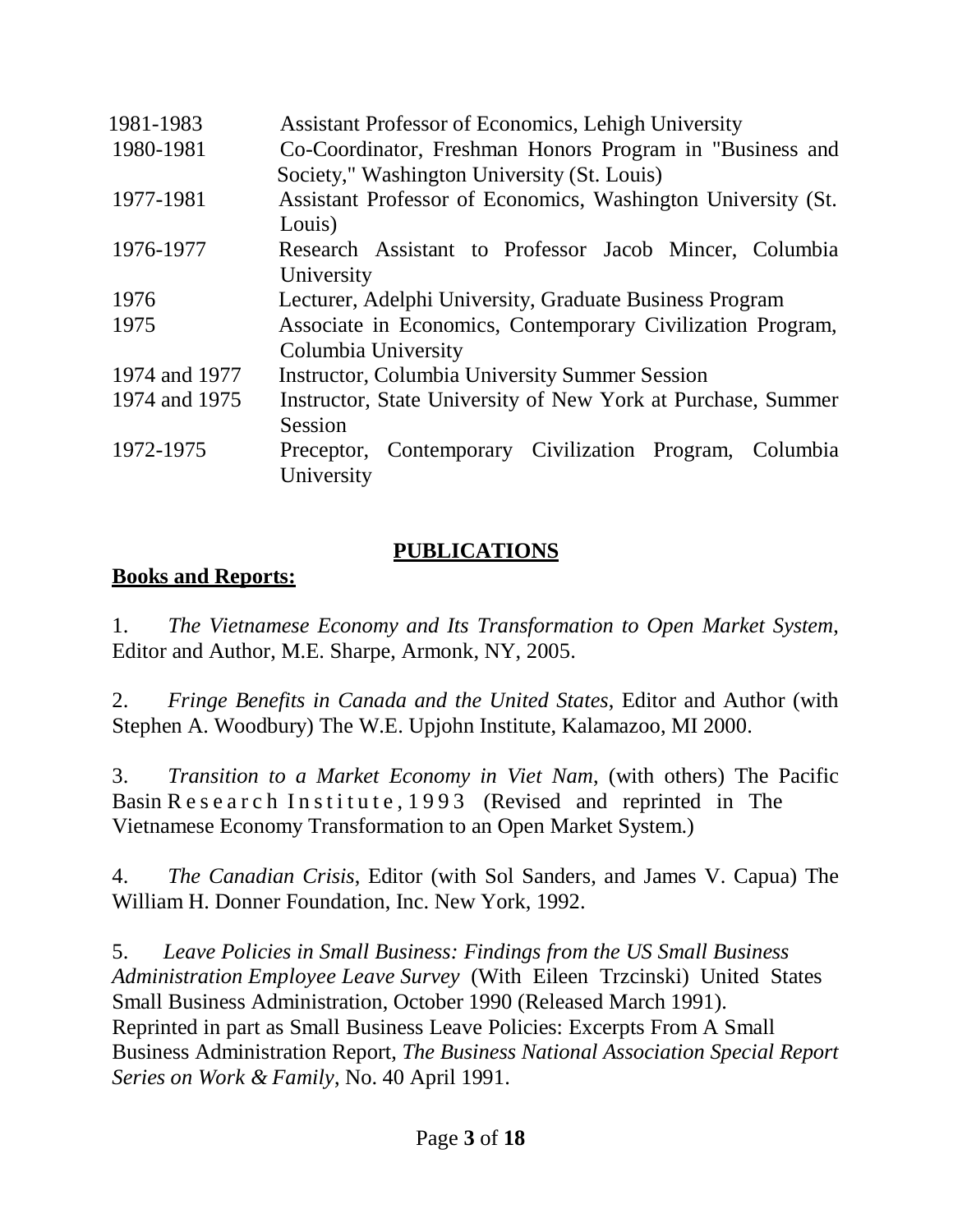Substantial excerpts from Leave Policies in Small Business were also included in the *State of Small Business: A Report of the President* 1991.

6. *The Minimum Wage in the Restaurant Industry*, Praeger Publishers, New York, 1986.

#### **Refereed Abstracts, Articles, Book Chapters and Comments:**

7. William T. Alpert, Kenneth A. Couch, and Oskar R. Harmon, 2016. "A Randomized Assessment of Online Learning". *American Economic Review, Papers and Proceedings*, 106(5), 378-382.

8. William Alpert, Oskar R. Harmon, Archita Banik, and James Lambrinos, 2015, "Class Skipping and Distributing the Instructor's Lecture Notes" *Atlantic Economic Journal*, 43(3), 349–361.

9. William Alpert, Oskar R. Harmon, and James Lambrinos, "Testing the Effect of Lecture Delivery Modality on Learning Outcomes". *Journal of Online Teaching and Learning*, 10(1), 112-129 (2014).

10. William T, Alpert, Oskar R. Harmon and Joseph Histen, "Online Discussion and Learning Outcomes", 2014. *International Advances in Economic Research*, 20(1), 33-44.

12. William T. Alpert, Oskar Harmon and James Lambrinos, "Testing the Effect of Lecture Delivery Modality on Learning Outcomes," 2014. *Journal of Online Teaching and Learning*, 10(1), 112-12.

13. William T. Alpert and Michael MacDowell "Private, corporate and government funding for economic education" in *International Handbook on Teaching and Learning Economics*, Gail Hoyt and KimMarie McGoldrick, eds. 2012, Edgar Elgar pp. 791-803 (Invited and Refereed).

14. William T. Alpert, Gwendolyn Ball, Bridget Butkevich, Christopher Ruebeck, Sarah Stafford, Nicola Tynan, "Network Externalities and Standardization: A Classroom Demonstration,", 2003. *Southern Economic Journal*, 69(4), 1000-1008.

15. William T. Alpert and Eileen Trzcinski "The Economics of Family and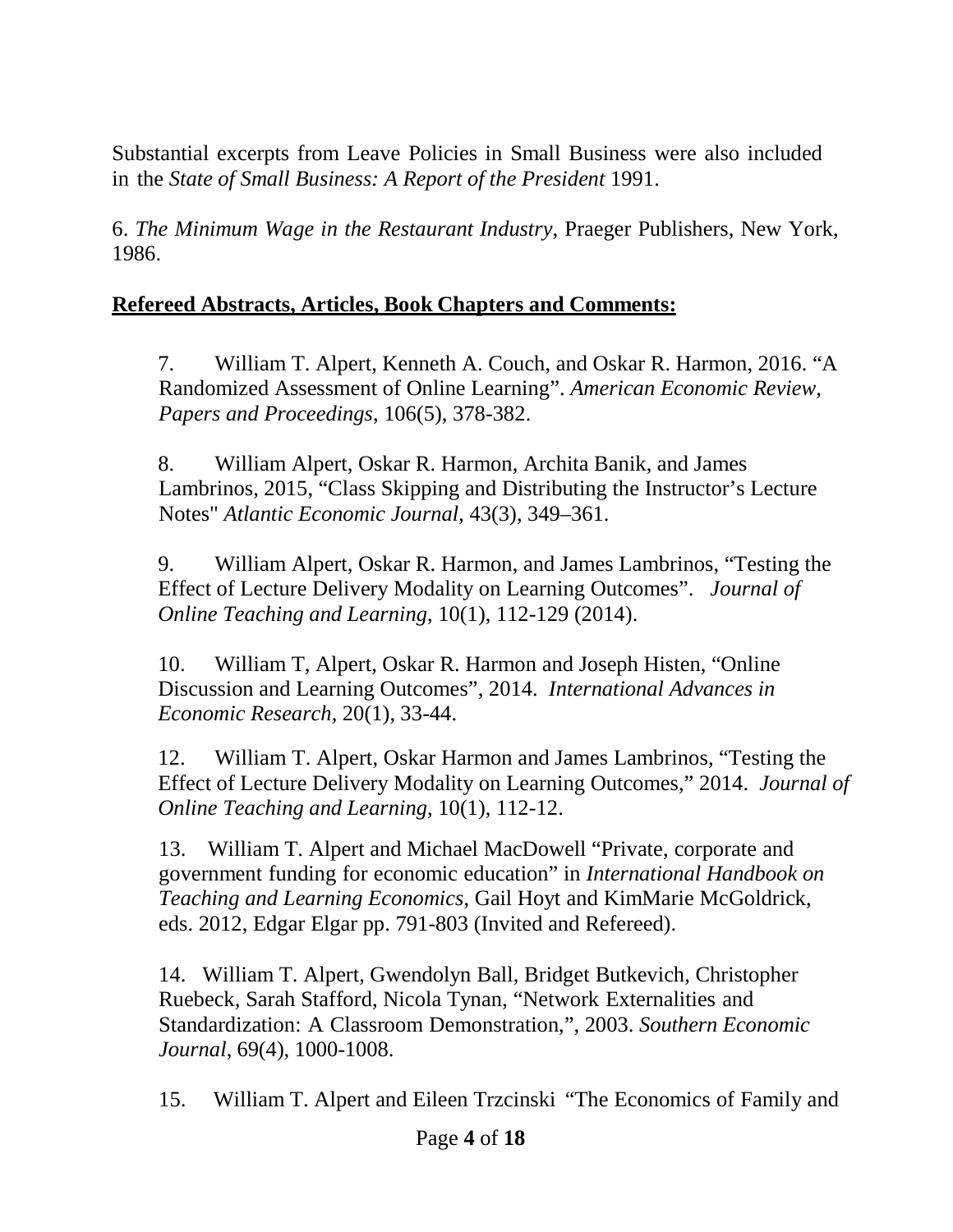Medical Leave in Canada and the United States," pp. 129 -180 in *Fringe Benefits in Canada and the United States*, Alpert and Woodbury, eds., The W.E. Upjohn Institute, Kalamazoo, MI, 2000.

16. William Alpert and Eileen Trzcinski "Changes in Pregnancy and Parental Leave Benefits in the US and Canada: Judicial Decisions and Legislation,". 1994 *The Journal of Human Resources*, 29 (2), 535-554.

17. "Introduction and Summary," with John Shoven and John Whalley in John Shoven and John Whalley, eds., *Pressures for Harmonization and Comparative Tax Experience in Canada and the United States*, National Bureau of Economic Research, University of Chicago Press, 1992.

18. "Preface" in Barry Chiswick, ed. *Immigration, Language and Ethnic Issues: Public Policy in Canada and the United States*, The American Enterprise Institute, 1991.

19. William Alpert and Eileen Trzcinski "Handling Work During Leave: Strategies and Costs,", 1991, *Journal of Managerial Issues*, 3 (4), 403-426.

20. William Alpert and John Guerard, "Unemployment and Unemployment Insurance: Is there a Causal Link?",1991, *Belgian Journal of Operations Research, Statistics and Computer Science*, 30 (3), 340-352.

21. William Alpert and Edward Greenburg and Walker Pollard, "Statistical Properties of Data Stretching," 1989, *Journal of Applied Econometrics*, 4 (4), 383 -392.

22. William T. Alpert, "Comments" [on "Fringe Benefits and Public Policy"] *Industrial Relations Research Association Proceedings on the Forty-First Annual Meeting*, December, 28-30, 1988.

23. William Alpert and John Guerard, "Employment, Unemployment and the Minimum Wage: A Causality Model," 1988. *Applied Economics*, 20 (4) 1453-1464.

24. William T. Alpert "An Analysis of Fringe Benefits Using Time Series Data," 1987, *Applied Economics*, 19 (1) 1 - 16.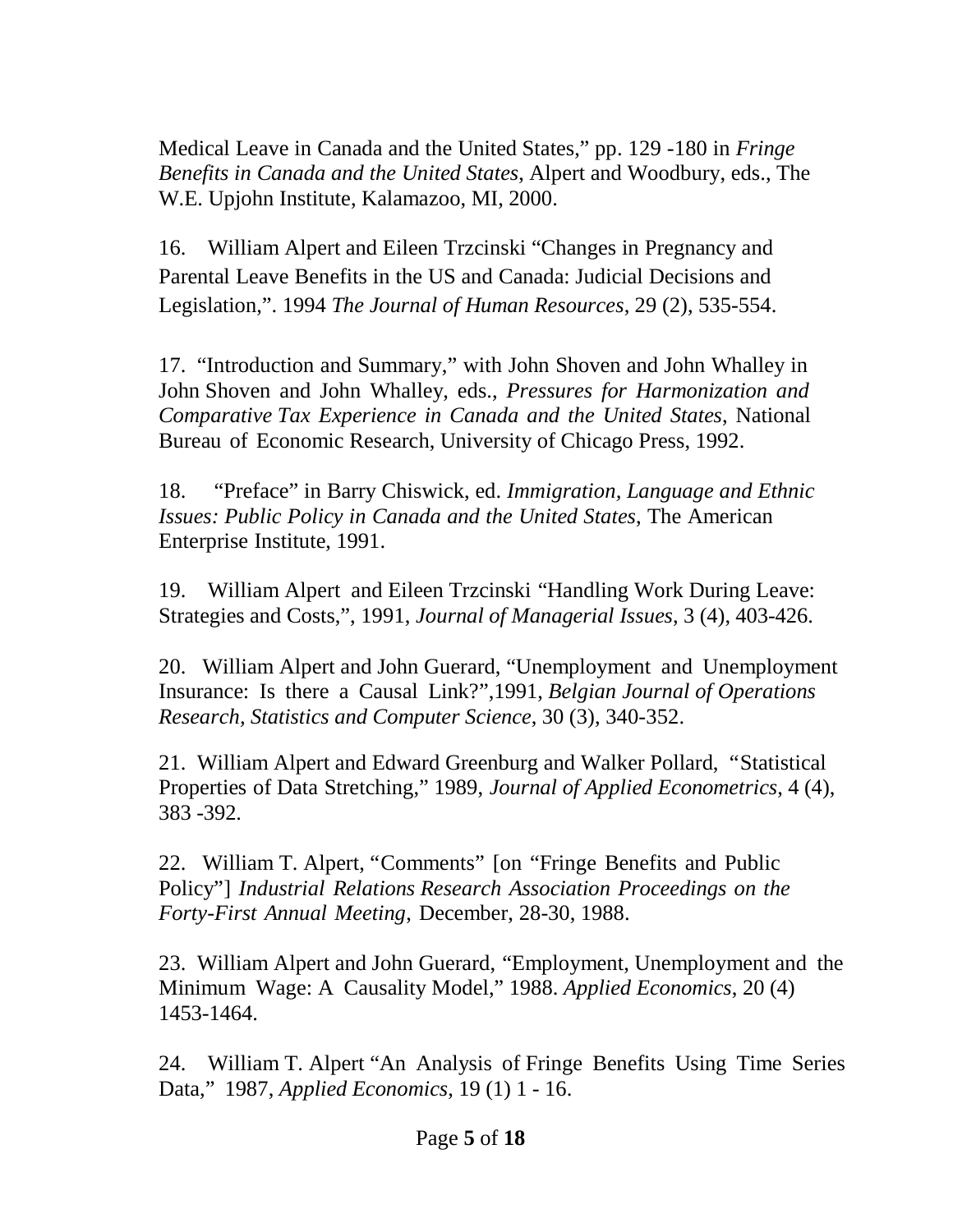25. William T. Alpert and Martha N. Ozawa "The Determinants of Knowledge About Social Security: A Study of Non- Remarried Widows Caring for Children," 1 9 8 6 , *Journal of Sociology & Social Welfare*, 13 (2)  $209 - 236.$ 

26. William T. Alpert and Martha N. Ozawa "Fringe Benefits of Workers in Nonmanufacturing Industries: They Vary by Employee Income, the Marginal Tax Rate, Union Status and Firm Size" 1986, *The American Journal of Economics and Sociology*, 45 (2) 173 - 188.

27. William T. Alpert and Martha N. Ozawa, "Distributive Effects of Survivors Insurance Benefits and Public Assistance," 1984. *The Social Service Review*, 58 (4) 603 - 621.

28. William T. Alpert "An Economic Analysis of Private Wage Supplements in Manufacturing: A Simultaneous Equations Approach," *Applied Economics*,.

29. William T. Alpert "Unions and Private Wage Supplements,", 1982, *Journal of Labor Research*, 3 (2) 179-191.

30. William T. Alpert "Police Wages, Employment and Unionization: A Simultaneous Equations Approach," 1981 *The Journal of Economics*, 7(1) 56-69.

31. William T. Alpert and Leslie Daniels (Abstract) – "Effort Stability: A Rationale for Non-Money Remuneration," 1980, *The Atlantic Economic Journal*, (8) 1, 43.

#### **Book Reviews:**

32. *Unlikely Partners: Philanthropic Foundations and the Labor Movement* by Richard Magat, *Philanthropy*, March/April 1999

33. *Teachers, Unions and Change*, by K. Jessup, *Economics of Education Review.*

34. Unions and Public Schools by R. Eberts and J. Stone, *Economics of Education Review.*

35*. Case Studies on the Labor Process*, by A. Zimbalist, *Economic History Review*, September, 1980.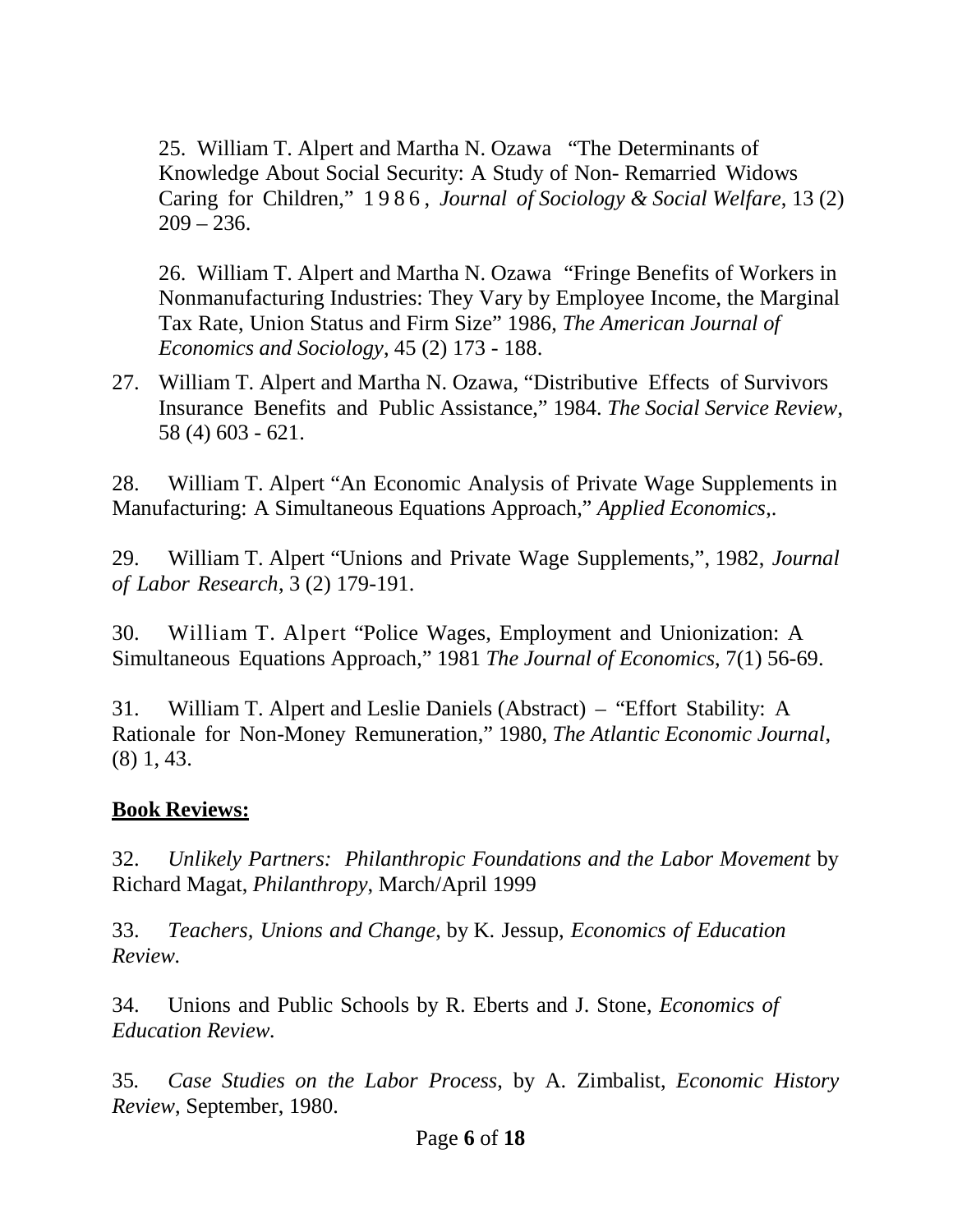36. *The Army and Civil Disorder*, by J Cooper, *Economic History Review*, December 1980.

Numerous popular pieces including book reviews "op ed" type pieces for regional and local newspapers and other publications such as *The Chicago Tribute, Hartford Courant, Connecticut Post* and many others – please see below:

#### **SELECTED PAPERS PRESENTED AT PROFESSIONAL MEETINGS**

 "A Randomized Assessment of Online Learning", with Kenneth Couch and Oskar Harmon, American Economic Association, Presented at 2016 AEA/ASSA Conference, San Francisco, CA.

"Who Takes Online Courses at Public Universities?" with Oskar Harmon, Presented at the Southern Economics Association 85<sup>th</sup> Annual Meetings 2015, New Orleans, LA.

"Practical Experience with Online/Blended Course Delivery: Questions for Researchers" with O. Harmon, 2013 *75th International Atlantic Economic Conference* , Philadelphia, PA.

"Can Social Media Be An Effective Medium For Classroom Discussion In The Online Classroom?," with O. Harmon and J. Lambrinos, submitted to the *American Economic Association National Conference on Teaching Economics and Research in Economic Education*, 2013, Chicago, IL.

"Using Social Media As a Discussion Tool in the Online Classroom", with Oskar R. Harmon and Joseph Histen, presented at 74th International Atlantic Economic Conference, Montréal, 4-7 October 2012.

"Interactive Online Exercises: An Evaluation of Their Effectiveness in a Large Size Principles of Economics Class at a Public University." Presented at 2013 American Economic Association AEA/ASSA Conference, San Diego, CA.

"The Alpha of A Survey Of The Literature In Economic And Financial Literacy" with Oskar Harmon – Invited paper presented to the Society of Economic Educators 2013 meetings Savannah, GA March 8 and 9, 2013.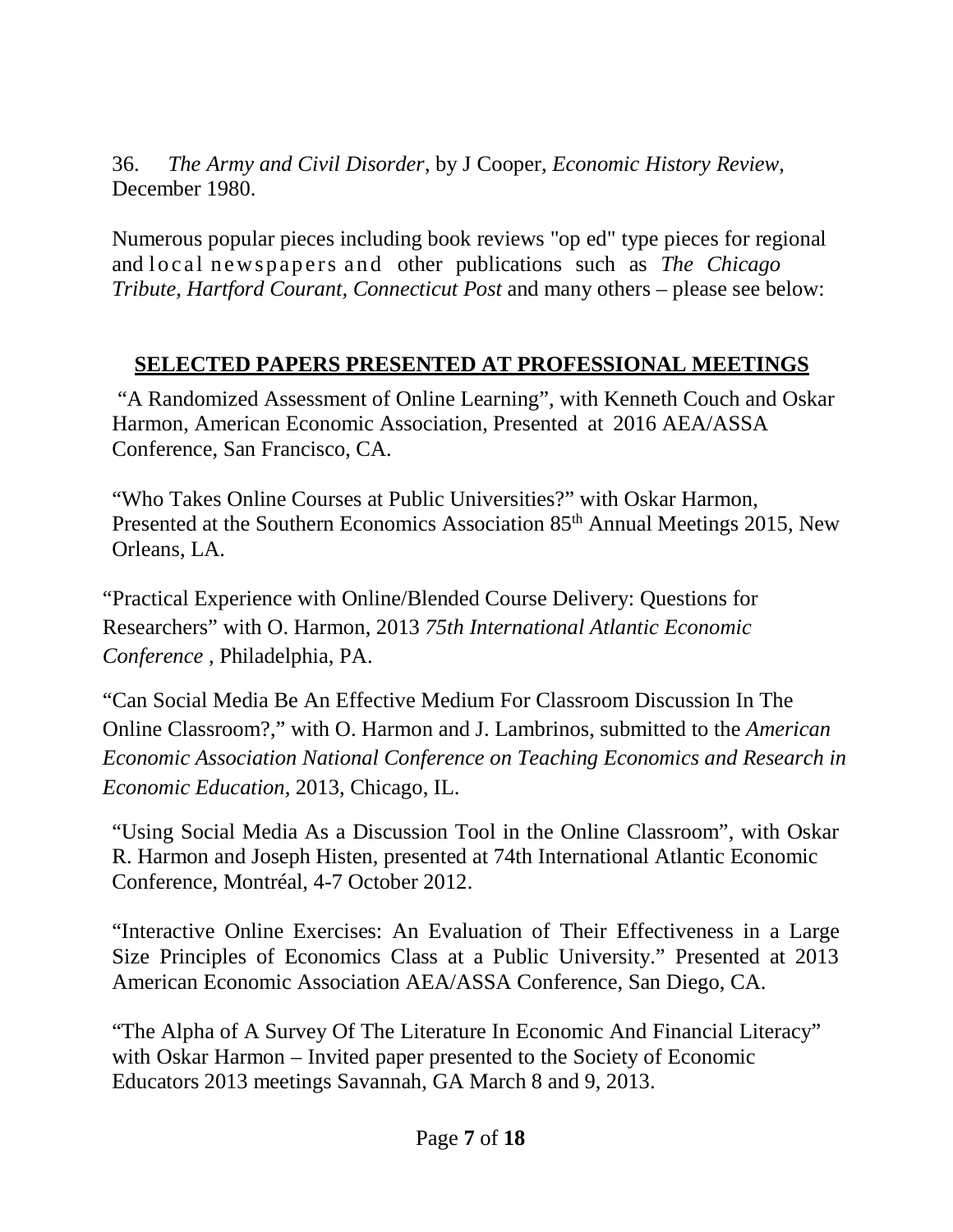"Defining the Demand for and Supply of 'Economic Education'" presented to the Society of Economic Educators meetings 2005.

"The Employment and Unemployment Effects of the Minimum Wage: A Time Series Analysis Updated" (with John Guerard and Georgios Chortareas) Midwest Economics Association Meetings, 1999.

"Davis-Bacon: Ready to Retire" presented to the Eastern Economic Association Meetings 1996.

"The Determinants of Union Leaders' Compensation" presented to the Eastern Economic Association Meetings 1996.

"Funding for Economic Education: Results of an Informal Survey of Private Foundations," presented to the Society of Economic Educators, 1996.

"Funding Canadian Studies in the United States: A Private Foundation Perspective," presented to the Association for Canadian Studies in the United States meetings 1989, 1991, 1993 and 1995.

"The Economics of Family and Medical Leave in Canada and the United States," with Eileen Trzcinski, presented to the Upjohn Institute Conference on Non-Wage Compensation in Canada and the United States 1995.

"Changes in Pregnancy and Parental Leave Benefits in the US and Canada: Judicial Decisions and Legislation," with Eileen Trzcinski, presented to the Conference on Policies Toward Women and Children in Canada and the United States, 1993.

"Leave Policies, Terminations and Termination Costs" with Eileen Trzcinski presented to the American Economic Association Meetings AEA/ASSA Conference, 1992.

"The Causes and Consequences of Changes in Union Membership," with Oskar Harmon, presented to the Midwest Economic Association Meetings, 1988.

"Pensions and Efficient Labor Markets," presented to the Midwest Economic Association Meetings 1986.

"Employment, Unemployment and the Minimum Wage: A Causality Model," with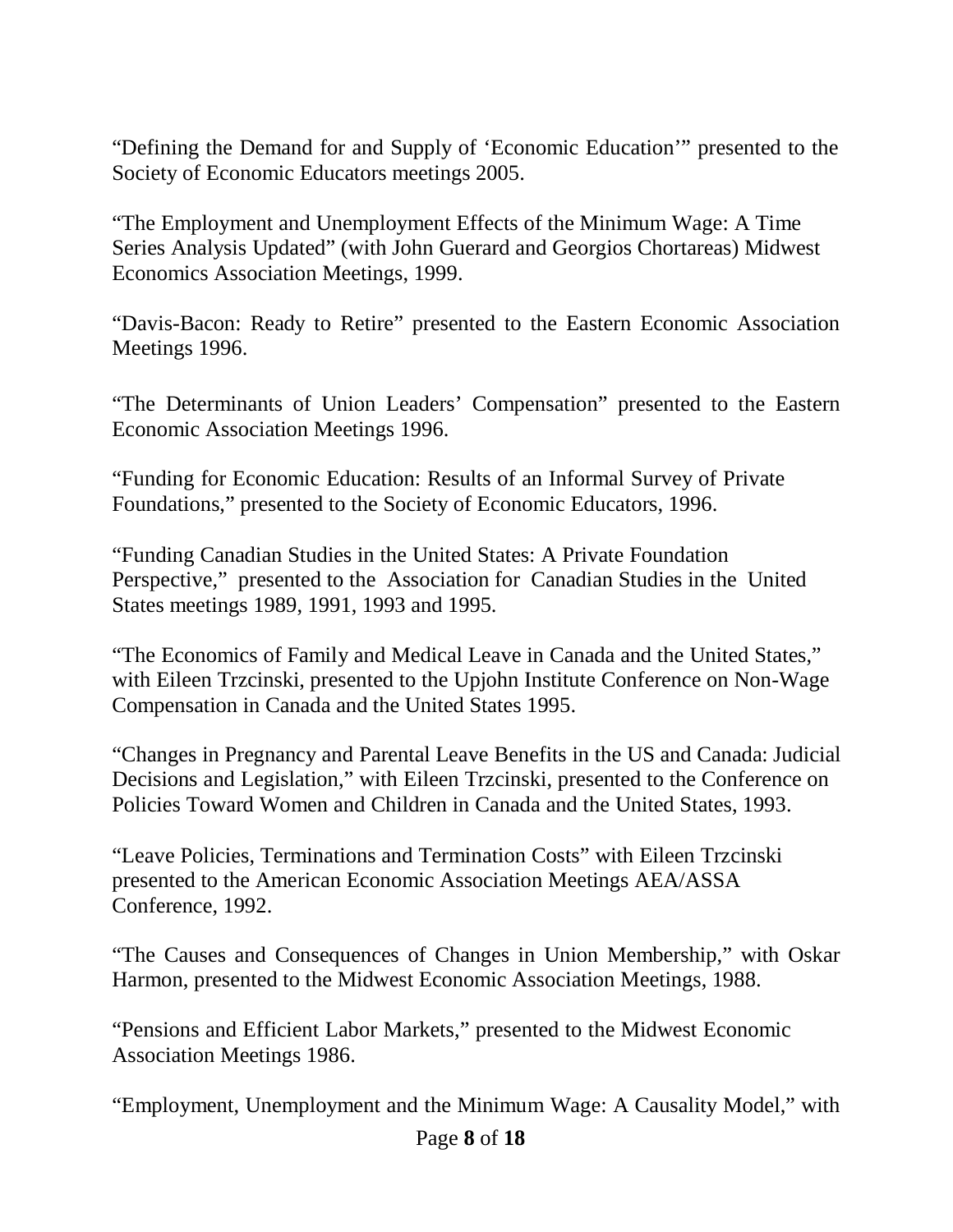John Guerard, American Economic Association Meetings, presented to 1983 AEA/ASSA Conference, San Francisco, CA.

"Knowledge About Social Security and Its Effects on Labor Supply," with Martha Ozawa, presented to the Midwest Economic Association, 1981.

"The Effects of Fringe Benefits on Worker Turnover Behavior," presented to the Midwest Economic Association, 1981.

"Effort Stability: A Rationale for Non-Money Remuneration," with Leslie Daniels, presented to the Atlantic Economic Association, 1979.

#### **WORKS IN PROGRESS**

"Modeling and Controlling the Effects of Variable Labor Effort".

"Interactive Online Exercises: An Evaluation of Their Effectiveness in a Large Size Principles of Economics Class at a Public University", with Oskar R. Harmon and James Lambrinos. Working Paper.

"Are Proctored Online Exams an Invitation to Cheat?" with Oskar R. Harmon and James Lambrinos 2012. Working Paper

The Alpha of a Survey of the Literature In Economic and Financial Literacy with Oskar Harmon working paper.

"Knowledge of Economics: Does it Matter?"

"The Hidden History of Fringe Benefits"

"Davis-Bacon: Ready to Retire"

.

"The Effects of the Minimum Wage on the Fringe Benefits of Low Wage Workers"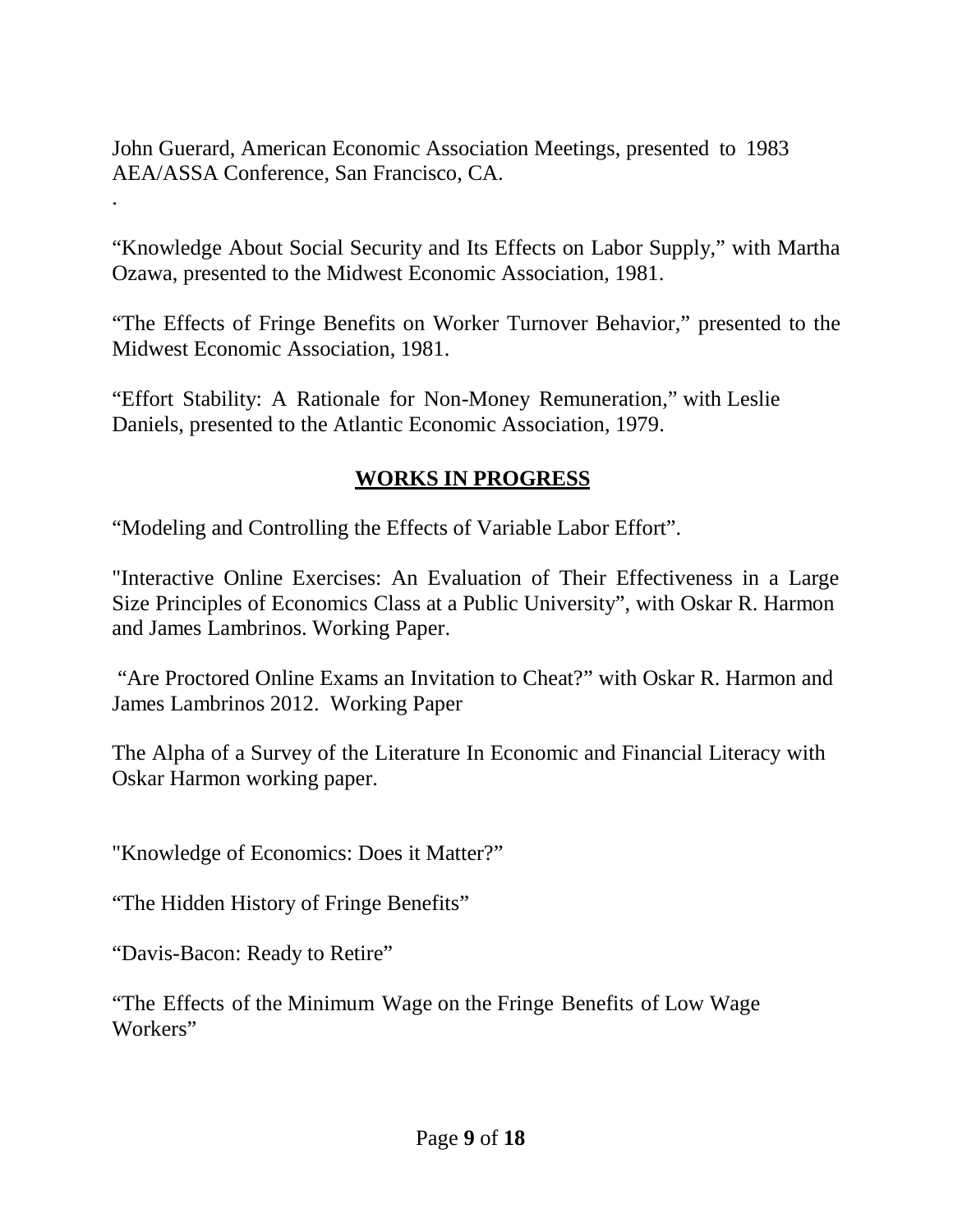#### **GRANTS, FELLOWSHIPS, AND AWARDS**

- 2013 Faculty Recognition Award, Stamford Campus University of **Connecticut**
- 2012 Economics Department Grillo Award for Excellence in Teaching (with Oskar Harmon – only regional faculty to win such an award).
- 2011 \$89,000.00, Connecticut Council on Economic Education to
- 2012 train 300 CT high school teachers and 100 parents in the use of the Bank of America's Financial Fitness for Life Curriculum – (accomplished training of 200 teachers in 2011 – 2012).
- 2010 \$5000.00 Provost grant for Course Development development and continuing delivery at the request of William Lott, Acting Department Head, Economics 2411 (Money and Banking).
- 2009 \$75,000, Connecticut Council on Economic Education For Sponsorship of Financial Literacy (Green Investing) Conference (joint with State Treasurer's Office) for 500 plus high school students and Teachers.
- 2004 \$25,000.00 to the Connecticut Council on Economic Education from the Calvin K. Kazanjian Economics Foundation, Inc.
- 2004 \$500.00 to the Connecticut Council on Economic Education from the Proctor and Gamble Foundation
- 2003-2005 \$2,500.00 each year from the Goldman Sachs Foundation to the Connecticut Council on Economic Education, to sponsor the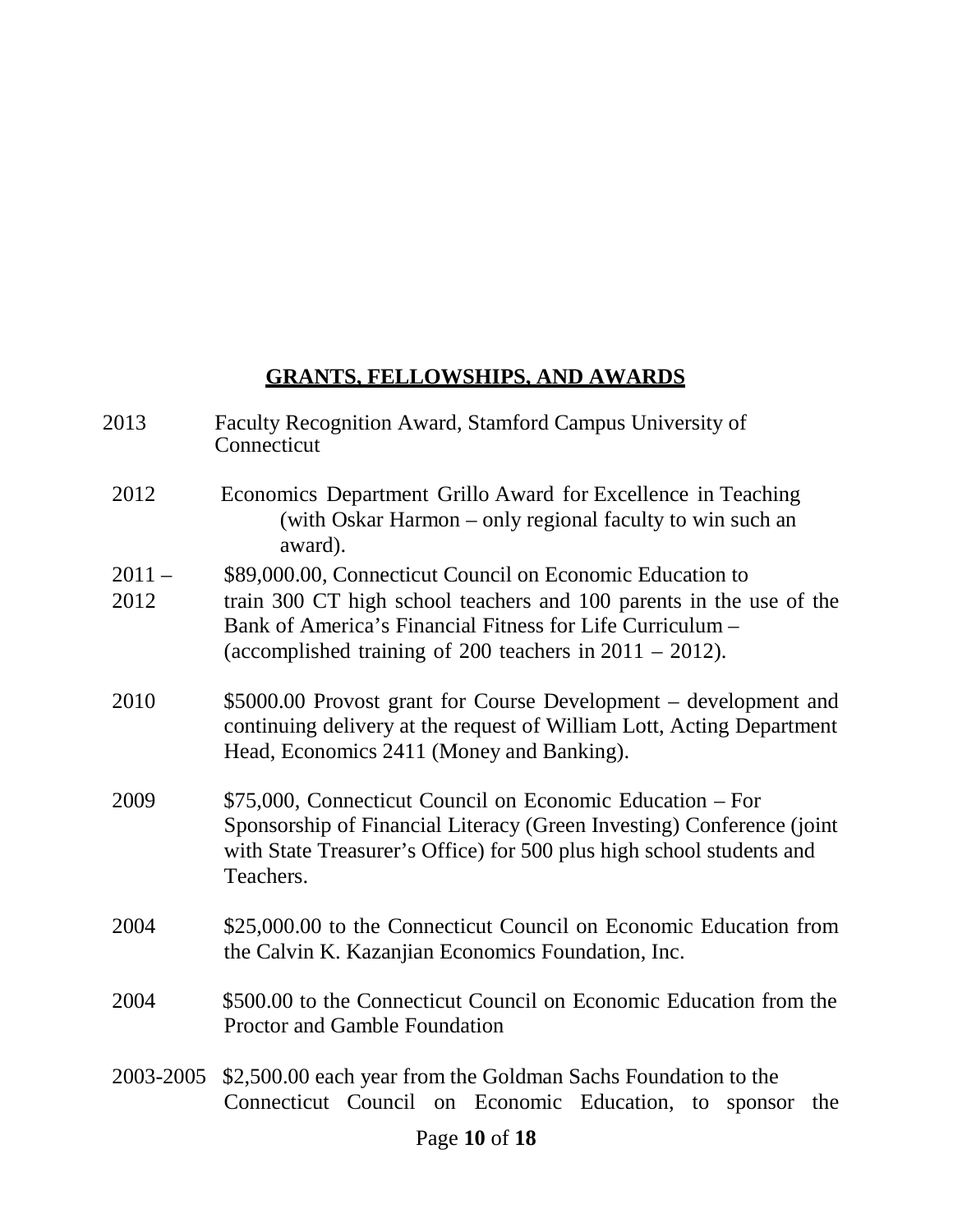|           | Connecticut Economic Challenge.                                                                                                                                                                                                         |
|-----------|-----------------------------------------------------------------------------------------------------------------------------------------------------------------------------------------------------------------------------------------|
| 2003      | \$250.00 to the Connecticut Council on Economic Education from the<br>Proctor and Gamble Foundation                                                                                                                                     |
| 2002      | \$500.00 to the Connecticut Council on Economic Education from the<br>Proctor and Gamble Foundation                                                                                                                                     |
| 1994      | Research Foundation equipment grant with Pami Dua and Oskar<br>Harmon.                                                                                                                                                                  |
| 1993-1999 | \$150,000 -- William H. Donner Foundation and Upjohn Institute<br>grant for the investigation of non-wage compensation in Canada and<br>the United States with Stephen Woodbury.                                                        |
| 1987-1990 | \$55,020 -- United States Small Business Administration grant<br>to study the current extent of parental leave provided by American<br>business and estimate the costs of proposed parental leave legislation<br>with Eileen Trzcinski. |
|           | 1985-1986 Yale/Mellon Visiting Faculty Fellow, Yale University.                                                                                                                                                                         |
|           | 1981-1982 Unionbank Research Fellowship, Lehigh University.                                                                                                                                                                             |
| 1981      | Washington University Biomedical Research Grant (with Martha<br>Ozawa).                                                                                                                                                                 |
| 1978      | Washington University Summer Faculty Fellowship.                                                                                                                                                                                        |
| 1976-1977 | Alfred P. Sloan Foundation Research Fellowship, Columbia<br>University.                                                                                                                                                                 |
| 1976      | Columbia University Chamberlain Fellowship.                                                                                                                                                                                             |
|           | 1971-1972 Columbia University Fellowship.                                                                                                                                                                                               |
|           | 1970-1971 Lehigh University Scholarship.                                                                                                                                                                                                |
|           | 1967-1970 United States Army Reserve Officer Training Corps Scholarship,                                                                                                                                                                |

# Page **11** of **18**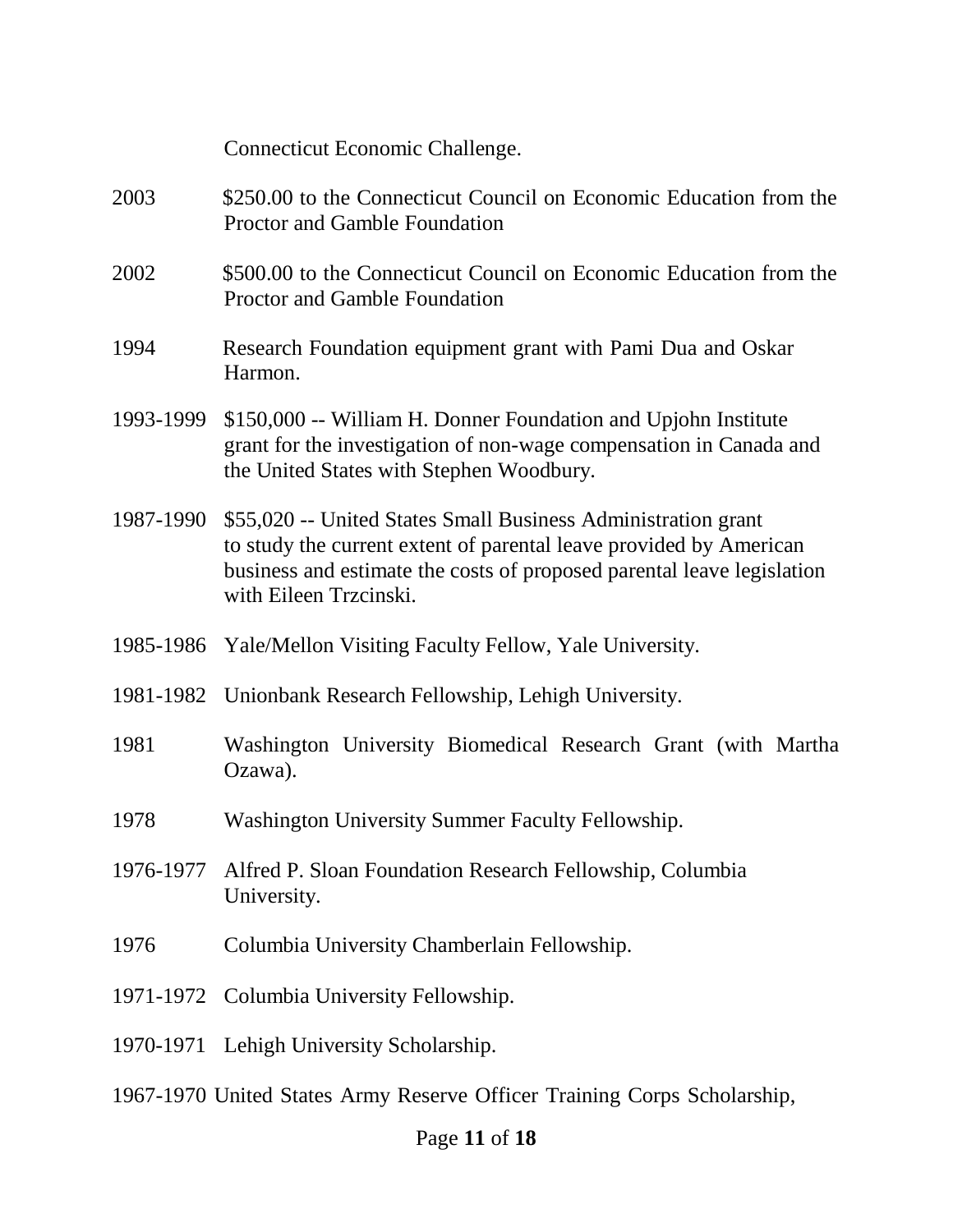Lehigh University.

### **EDITORIAL BOARD**

1991 – 2000 *Journal of Management Issues*

#### **ADVISORY PANELS**

| $2005 - 2010$ | Connecticut Advisory Committee to the U.S. Civil Rights<br>Commission, United States Department of Justice |
|---------------|------------------------------------------------------------------------------------------------------------|
| 1996-1998     | The Center for the Study of American Business, St. Louis,<br>Missouri                                      |
| 1996-1997     | The W. E. Upjohn Institute, Kalamazoo, Michigan                                                            |

#### **REVIEWER**

Social Science Research Council (Canada) 2012, *Industrial and Labor Relations Review*, (1980 to Present) National Science Foundation (1979 to Present), The W. E. Upjohn Institute, Canadian Government Conference Grant Program (1989- 1996), United States, *Southern Economic Journal*, Department of Education Secretary's Discretionary Program, the Yankee Institute, John M. Olin Foundation, Klingenstein Foundation, JM Foundation, *Economic Inquiry, Journal of Economics and Business, Journal of Managerial Issues, Applied Economics*, and various textbook publishers. Review Committee for Social Science Large Grants, University of Connecticut Research Foundation. Boys and Girls Clubs Annual Excellence Awards. In my capacity as Foundation Manager I reviewed more than 700 proposals and inquiries per year.

#### **SELECTED RELATED PROFESSIONAL ACTIVITY**

| 2015 | Organizer (with Oskar Harmon) "Online Education in<br>Economics" Southern Economics Association, 85th Annual<br>Meetings, 2015. |
|------|---------------------------------------------------------------------------------------------------------------------------------|
| 2012 | Session Chair Society of Economic Educators (Multi-Media –<br>Delivery of the Principles Class at Major Public Universities).   |
| 2010 | Past President, Society of Economic Educators                                                                                   |
| 2009 | President, Society of Economic Educators                                                                                        |
| 2008 | President-Elect, Society of Economic Educators                                                                                  |
|      | Page 12 of 18                                                                                                                   |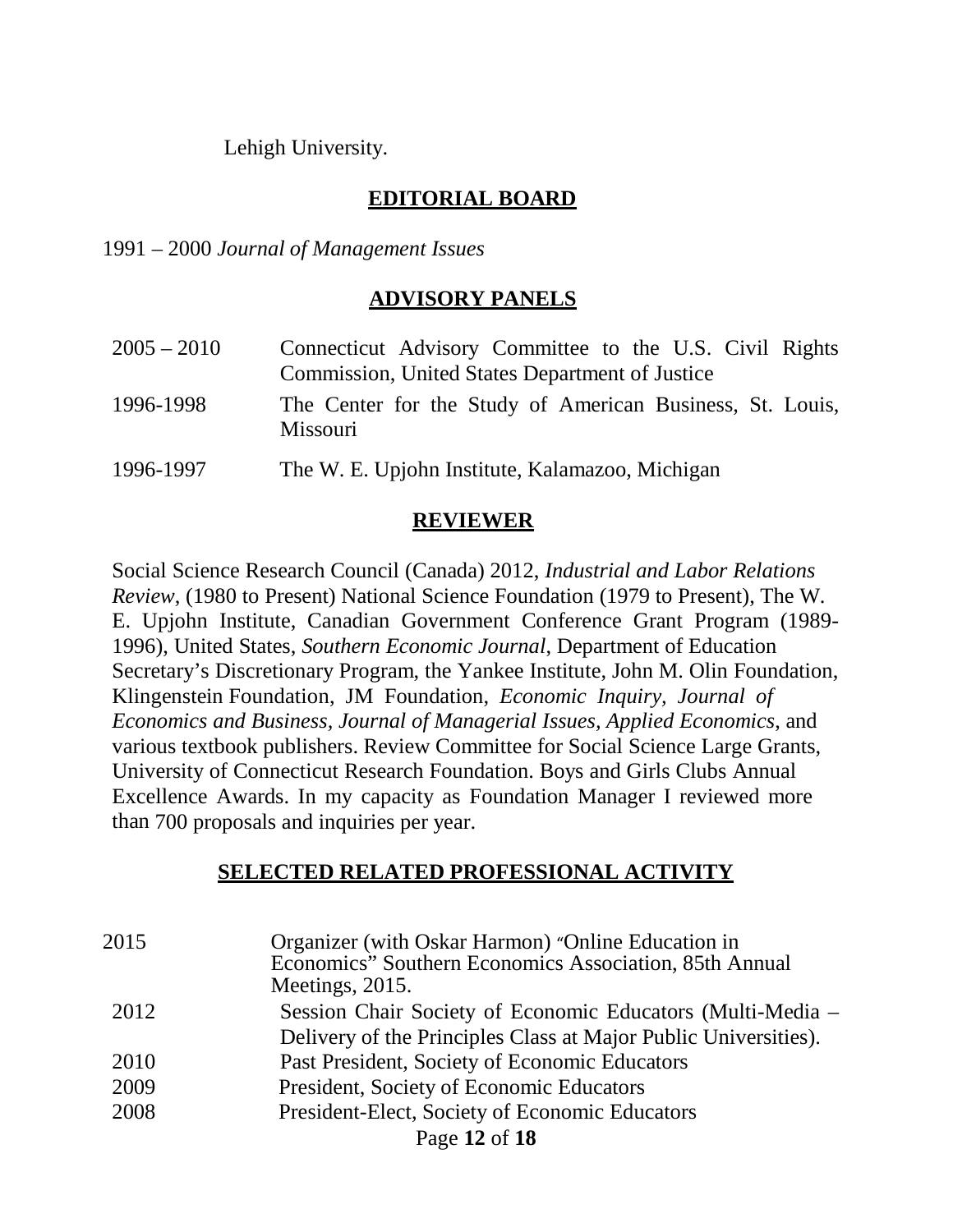| $2001 - 2009$ | Secretary Treasurer, Internet Education Exchange                                                                                                                                 |
|---------------|----------------------------------------------------------------------------------------------------------------------------------------------------------------------------------|
| 1999 - 2011   | Secretary Treasurer, The Argus Project.                                                                                                                                          |
| 1998 - 2005   | <b>Board Member National Results Council.</b>                                                                                                                                    |
| 1987-2000     | Founding Member Academic Advisory Board, Yankee Institute<br>for Public Policy Studies.                                                                                          |
| 1974-1990     | Columbia University Seminar on Economic History (Secretary,<br>1974-1976).                                                                                                       |
| 1999          | Discussant: Mid-West Economics Association -- Three papers.                                                                                                                      |
| 1999          | Discussant: Society of Labor Economists for "Hours of Work"<br>and the Fair Labor Standards Act: A Study of Retail and<br>Wholesale Trade, 1938 - 1950" by Dora L. Costa.        |
| 1999          | Organizer of "Time Series and Public Policy" session Midwest<br>Economic Association meetings.                                                                                   |
| 1996          | Discussant (2 papers) – Eastern Economic Association, "Health"<br>Session.                                                                                                       |
| 1996          | Chair, Eastern Economic Association - "Labor Markets"<br>Session.                                                                                                                |
| 1993          | Calculated Costs of Employer Misclassification of Employees<br>for the Carpentry Industry Partnership, Norwalk, CT. Report<br>received substantial media attention.              |
| 1992          | Organizer, Presenter, and Chair – American Economic<br>Association, "Economics of Family Leave" Session.                                                                         |
| 1991          | Organizer, Presenter, and Chair – Association for Canadian<br>Studies in the United States Session, "William H. Donner<br><b>Foundation Comparative Social Policy Projects."</b> |
| 1990          | Chair - American Enterprise Institute Conference "Language<br>Policy in Canada and the United States" Session.                                                                   |
| 1990          | Organizer, Chair, and Discussant - American Economic<br>Association Session "Immigration, Language and Ethnic Issues:<br>Public Policy in Canada and the United States" Session. |
| 1990          | Organizer and Chair – American Economic Association<br>"Working Women and the Wellbeing of Women and Children<br>in the US and Canada" Session.                                  |
| 1989-1991     | Academic Advisory Committee, Business Fund for Canadian<br>Studies in the United States.                                                                                         |
| 1989          | Discussant "School Choice – Is It in Your Future?" Connecticut<br>Association of School Administrators.                                                                          |
| 1989          | Chairman and Organizer of Roundtable Session entitled<br>"Competing for Grants," Midwest Economics Association                                                                   |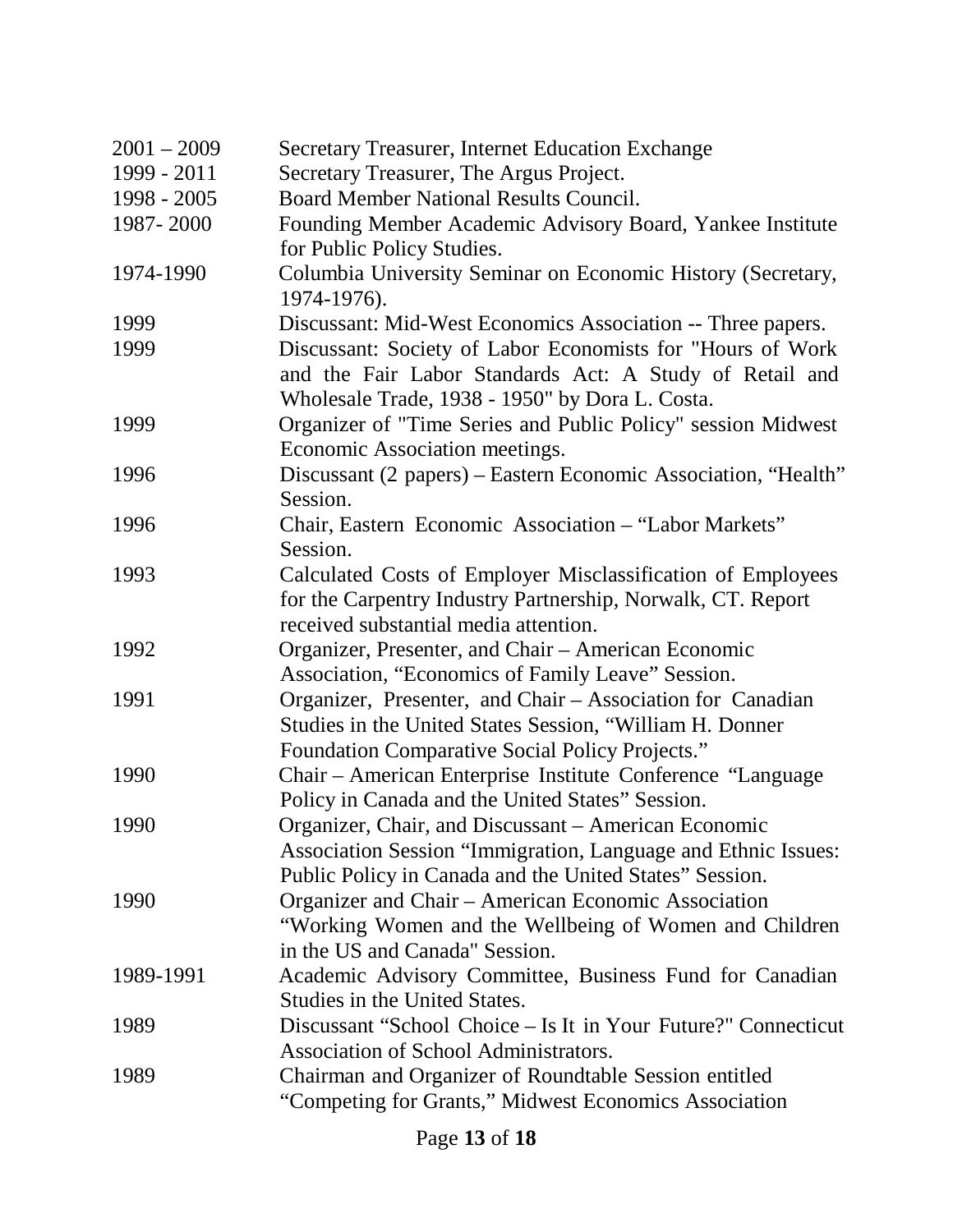|      | Meetings.                                                                                                                                                              |
|------|------------------------------------------------------------------------------------------------------------------------------------------------------------------------|
| 1989 | Discussant "Production and the Demand for Inputs" Midwest                                                                                                              |
|      | Economic Association Meetings.                                                                                                                                         |
| 1989 | Executive Board, Economics Club of Connecticut (Secretary).                                                                                                            |
| 1988 | Discussant "Fringe Benefits and Public Policy, Industrial                                                                                                              |
|      | <b>Relations Research Association, Session, American Economic</b><br>Association.                                                                                      |
| 1988 | Executive Board, Economics Club of Connecticut (Placement)<br>Director).                                                                                               |
| 1987 | Chairman "Roundtable on Current Research Activity in<br>Workers' Compensation: The Changing Character of State<br>Systems" – Conference sponsored by the University of |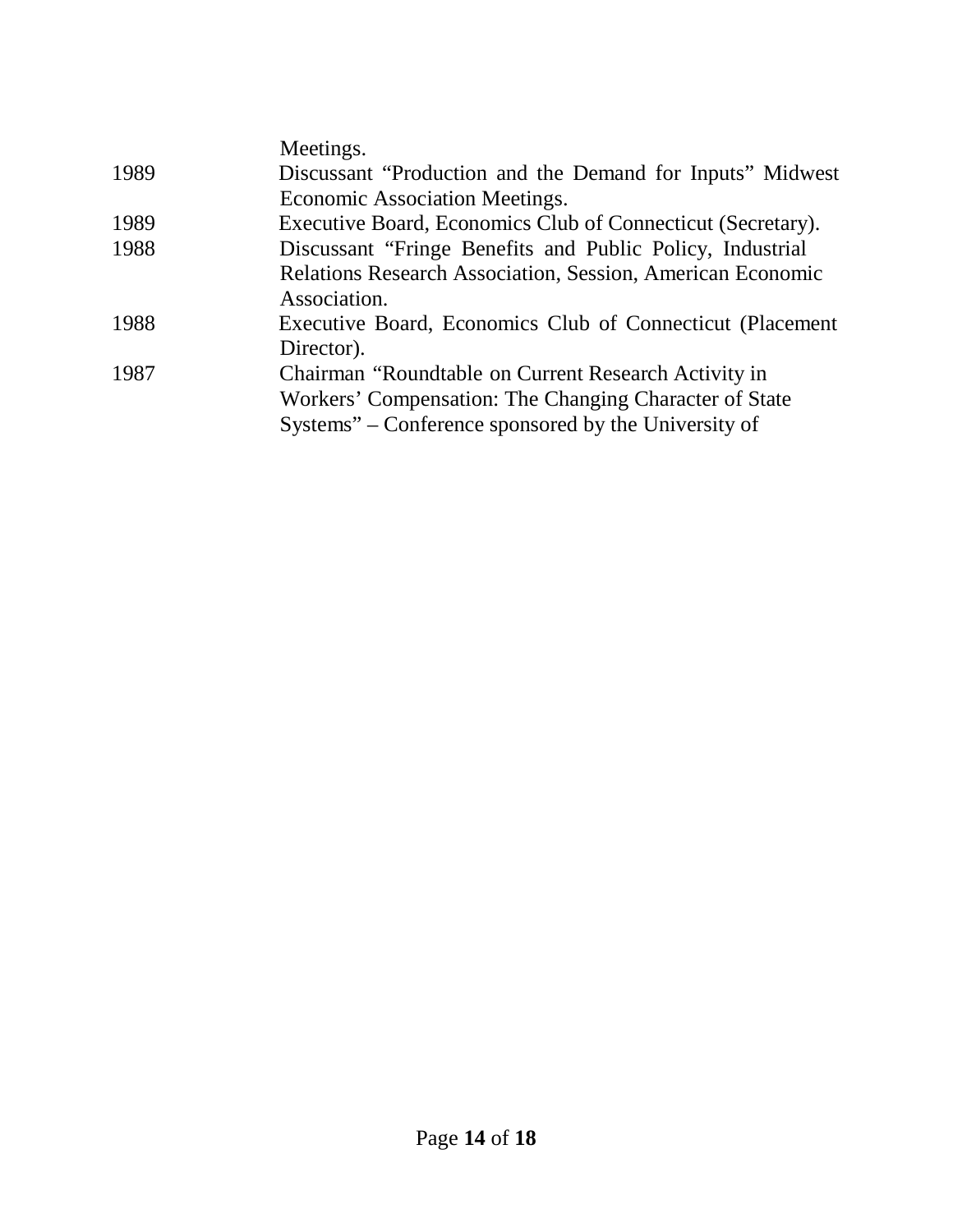|               | Connecticut, The Industrial Relations School at Cornell<br>University, Rutgers and Syracuse Universities. |
|---------------|-----------------------------------------------------------------------------------------------------------|
| 1986          | Connecticut Civil Liberties Union -- Competed employment                                                  |
|               | statistics by race and gender for Connecticut municipalities.                                             |
| 1985          | Employment Economics, Inc. -- Researched legal cases                                                      |
|               | involving alleged labor market discrimination.                                                            |
| 1985          | Institute for Educational Affairs -- Consulted on a creative tax                                          |
|               | based plan for financing higher education.                                                                |
| 1985          | Program Committee, Economics Club of Southwestern                                                         |
|               | Connecticut.                                                                                              |
| 1984 and 1979 | Discussant, Southern Economic Association, "Research"                                                     |
|               | Frontiers in Economic Education" and two "Labor Economics"                                                |
|               | sessions.                                                                                                 |
| 1982          | Chair, American Economic Association, "Research in                                                        |
|               | Economic Education, session.                                                                              |
| 1980          | Discussant, National Bureau of Economic Research Conference                                               |
|               | on Compensation -- Presented and evaluated colleague's work.                                              |
| 1977-1981     | Economic Consultant -- St. Louis Police Officers' Association -                                           |
|               | - Formulated contract proposals and authored newspaper                                                    |
|               | articles concerning police compensation and working                                                       |
|               | conditions.                                                                                               |
| 1977          | Assisted in preparation of manuscript on American Economic                                                |
|               | History -- A New View of American Economic History by                                                     |
|               | Susan Lee and Peter Passell.                                                                              |
| 1974-1977     | Higher Education Opportunity Program, Tutor in Economics                                                  |
|               | and other areas.                                                                                          |

#### **MEDIA EXPERIENCE**

Media reactions to Leave Policies in Small Business: Findings from the US Small Business Administration Employee Leave Survey were remarkable. It should be noted that even among the studies of public policy "think tanks" less than 1 out of 10 studies receive any media attention and less than 1 in 30 receives a wire service story. It is exceptional for a report to receive national television or radio coverage. Of course among other types of producers of reports (government and academic reports) the proportion receiving coverage is much lower.

Trzcinski's and my report, Leave Policies in Small Business: Findings From the US Small Business Administration Employee Leave Survey, received a good deal of media attention. The Associated Press (AP) filed a dispatch that described the findings which listed the authors and their faculty positions. While it is by no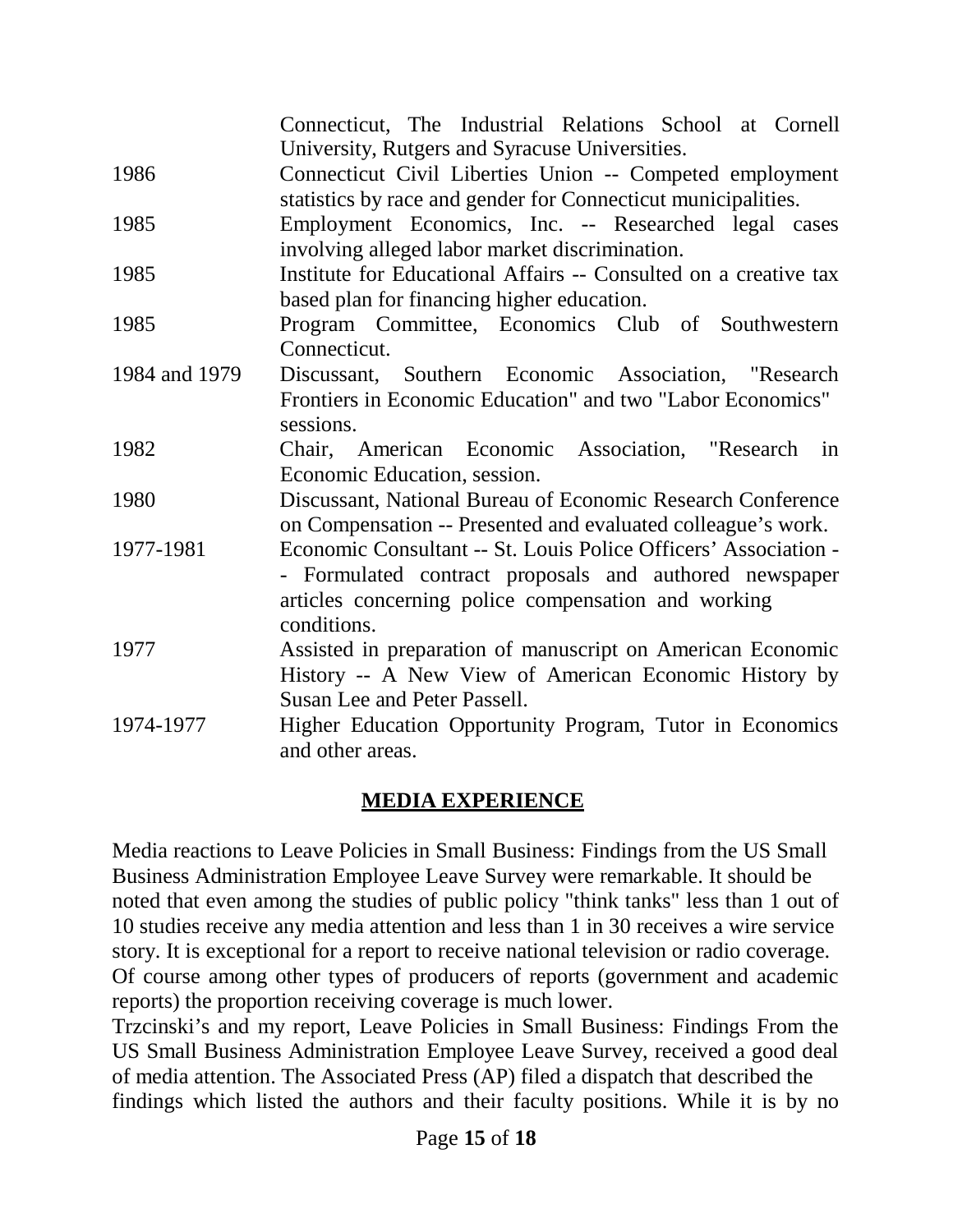means complete we are aware of stories citing the report in the following papers (by no means all of the AP story):

The New York Times (also note below) The Wall Street Journal (two stories) Fortune Magazine The Washington Post (two stories) The Chicago Tribune The Atlanta Constitution The Sacramento Bee The Pittsburgh Post-Gazette The St. Louis Post Dispatch The Dayton Daily News The Indianapolis Star The Akron Beacon Journal The Miami Herald The Detroit News The Philadelphia News The Durnkirk Evening Observer (New York) The Blade (Toledo, Ohio) The Bridgeport Post (Connecticut)

In addition two "Economic Scene" columns in The New York Times relied heavily on the report. Trzcinski appeared on National Public Radio's All Things Considered and I appeared on The Today Show, CNN, Heart of the Matter (ABC Television) and Los Angeles Business Radio. The report was also cited on CNBC-TV as well as several other television and radio newscasts.

Other media experience includes:

Quotations in various national and local newspaper articles dealing with economic matters several each year. Relatively widely cited (often "gated") internet articles (my co-authors always receive any compensation for co-authored pieces and for solo authored pieces I do not accept compensation. E.g. From 2011

http://www.advisorperspectives.com/commentaries/ira\_42011.php

Associate Producer -- five special episodes of William F. Buckley's Firing Line from Canada -- which appeared on 285 PBS stations nation-wide.

Associate Producer -- The Steel Industry in Crisis, Channel 39, Allentown-Bethlehem-Easton.

Various television and radio appearances on economic issues.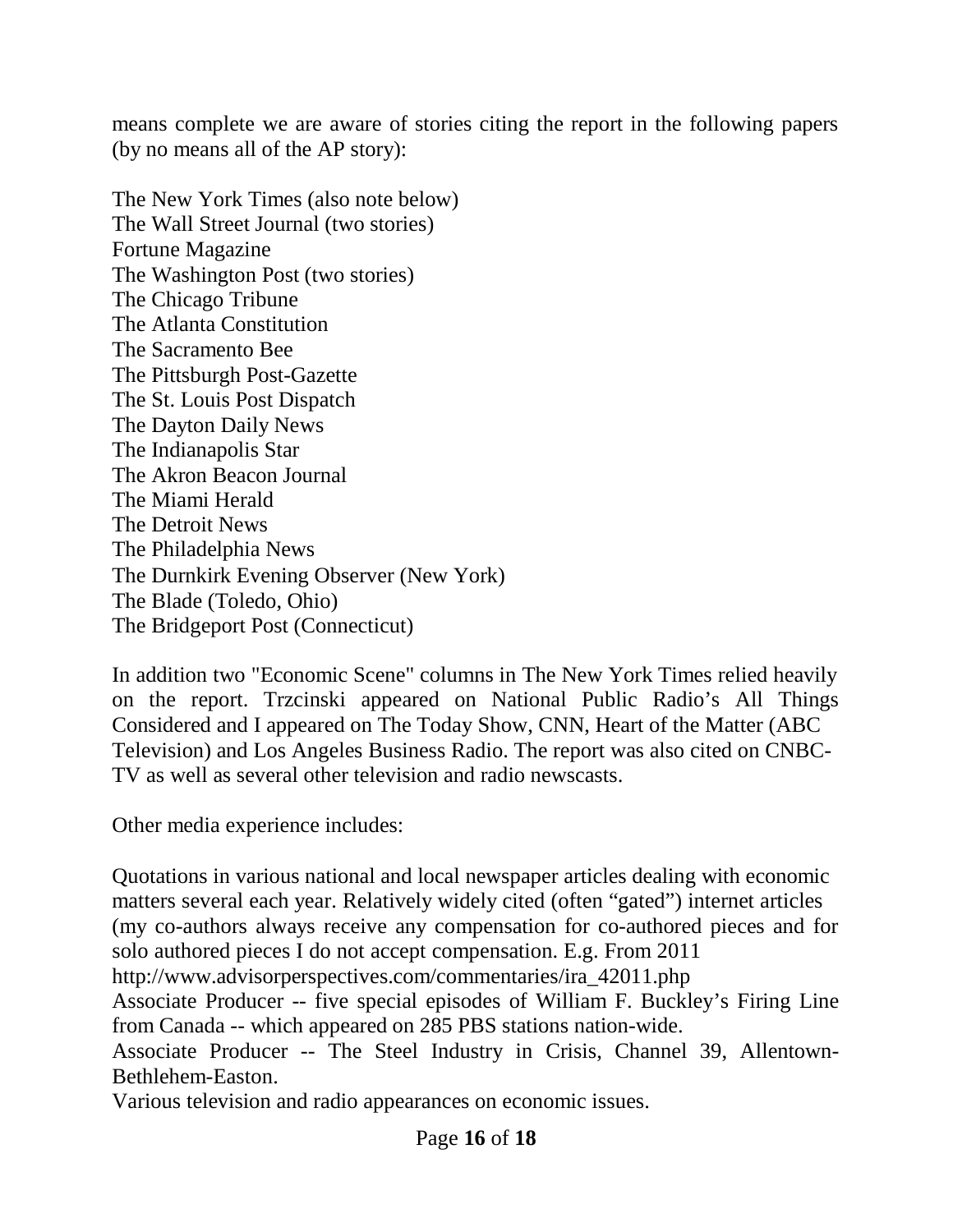Many public speeches to various community and University groups on a variety of Economic topics.

## **UNIVERSITY SERVICE (SELECTED)**

University of Connecticut (Selected)

| Annual               | <b>Stamford Campus Discussion Series</b>                     |
|----------------------|--------------------------------------------------------------|
| <b>Various Years</b> | Presentations to Honors Seminar - Stamford Campus            |
| 2011                 | Presentation Middle Eastern and Judaic<br>Studies<br>annual  |
|                      | Banquet.                                                     |
| $2005 - 2011$        | Various Department and Regional Campus Committees            |
|                      | including 2 recruiting Committees and 5 PTR sub-committees.  |
| 2004                 | Department Committee - Regional Campus Liaison               |
| $2004 - 2005$        | <b>Department Recruiting Committee</b>                       |
| 2004                 | <b>Stamford Campus, Director's Search Committee</b>          |
| $1999 - 2002$        | <b>Stamford Campus Curriculum Planning Committee</b>         |
| 2000                 | President's Taskforce on Sweatshop Labor                     |
| $1989 - 2000$        | Economics Department Undergraduate Curriculum Committee      |
| 1997-2010            | <b>Economics Department Development Committee</b>            |
| $1986 - 1997$        | Promotion, Tenure and Reappointment Committee (Stamford      |
|                      | Campus)                                                      |
| $1996 - 1998$        | Director's Advisory Committee (Stamford Campus)              |
| 1988-2002            | <b>ODE Advisor (Storrs and Stamford Campuses)</b>            |
| 1993-1996            | Review Committee For Social Science -- Large Grants          |
|                      | (Research Foundation -- Storrs)                              |
| 1993-1994            | <b>Search Committee, Director Stamford Campus</b>            |
| 1992-1994            | Chair, Instructional Improvement Committee<br>(Stamford)     |
|                      | Campus)                                                      |
| 1992-1994            | Co-Chair Lecture Committee, (Stamford Campus)                |
| 1992-1993            | Search Committee, Statistics Department (Stamford Campus)    |
| 1991-1993            | "Core Committee" (Elected advisory committee of the          |
|                      | <b>Stamford Campus to the University Provost)</b>            |
| 1990-1993            | <b>Public Relations Committee (Stamford Campus)</b>          |
| 1990-1992            | <b>Retention Committee (Stamford Campus)</b>                 |
| 1989-1990            | Recruiting Committee (Department of Economics)               |
| 1986-1987            | In 1986-1987 composed advertisement, interviewed candidates, |
|                      | and hosted campus visits for economics position at the       |
|                      | <b>Stamford Campus.</b>                                      |
| 1985-1986            | Publicity and Recruitment Committee (Stamford Campus) --     |
|                      | First instituted speakers Bureau at the Stamford Campus      |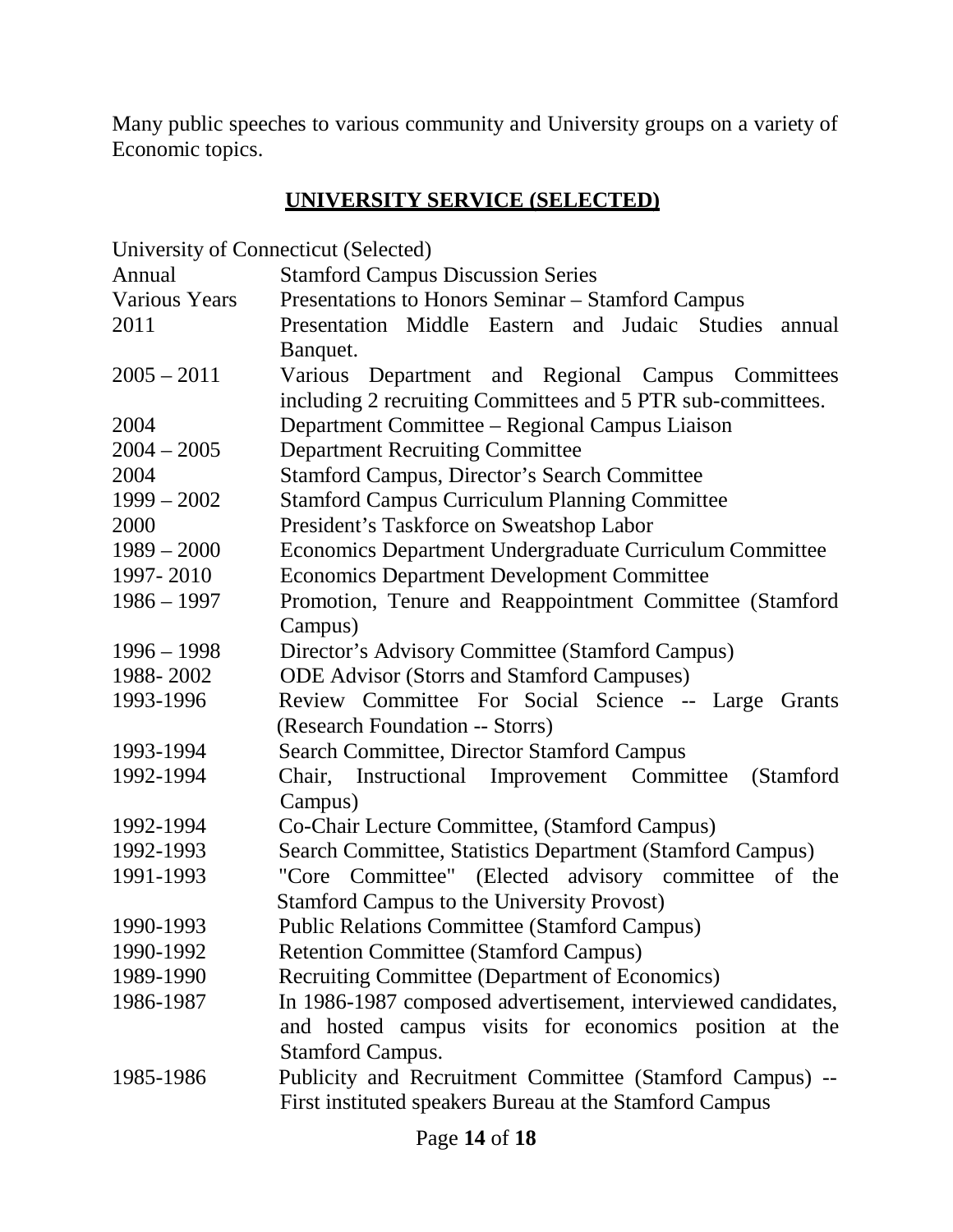| 1985-1986 | Lecture and Information Committee (Stamford Campus)       |
|-----------|-----------------------------------------------------------|
| 1984-1990 | Advisor, Business and Economics Group (Stamford Campus)   |
| 1984-1990 | Advisory Board Member, Center for Economic Education      |
|           | (Stamford Campus)                                         |
| 1984-1987 | Program Development Committee (Stamford Campus)           |
|           | Assembled and communicated Stamford Campus Program        |
|           | Development Proposals to the Task Force on Program        |
|           | Development for the Stamford Campus (Heffley Report)      |
| 1984-1987 | <b>Computer Committee (Stamford Campus)</b>               |
| 1983-1984 | Head Advisory Committee (Department of Economics) Led the |
|           | Department in the choice of interim head                  |
| 1983-1984 | <b>Scholarship Committee (Stamford Campus)</b>            |

Lehigh University (Selected)

| 1981-1983 | University Forum, Co-Chairman Admissions Subcommittee --    |
|-----------|-------------------------------------------------------------|
|           | Drafted subcommittee report revising University Recruitment |
|           | policy to make University 50 percent women and increase     |
|           | minority enrollments. Report adopted by the University.     |
| 1981-1983 | Forum Representative -- College of Business and Economics.  |

Washington University (Selected)

| 1980-1981 | University Judicial Board member.                          |
|-----------|------------------------------------------------------------|
| 1980-1981 | Undergraduate Teaching and Research Assistant Coordinator. |
| 1980-1981 | <b>ODE</b> Advisor.                                        |
| 1980-1981 | Major Advisor and Freshman Advisor -- Advised over 35      |
|           | students per year.                                         |
| 1980-1981 | Undergraduate Committee (Department of Economics).         |
| 1980-1981 | University International Development Committee.            |

## **PROFESSIONAL ASSOCIATIONS**

American Economic Association Society of Economic Educators Southern Economic Association

#### **EDUCATION**

- 1979 Ph.D., Economics Columbia University, New York.
- 1974 M. Phil., Economics Columbia University, New York.
- 1974 M.A., Economics Columbia University, New York.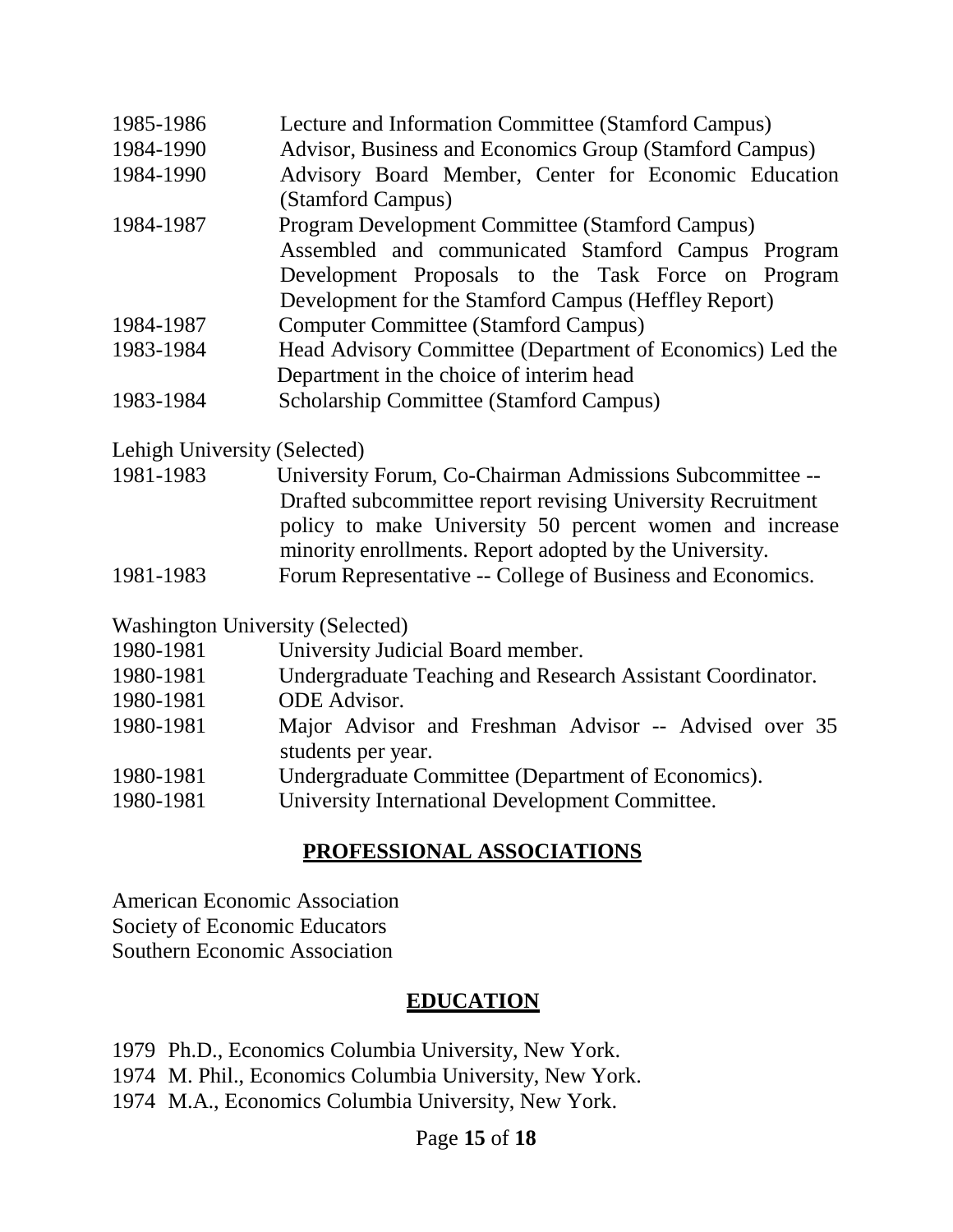1971 B.A., Economics and International Relations, Lehigh University, Bethlehem, Pennsylvania.

Dissertation: "An Economic Analysis of the Determinants of Private Wage Supplements." Sponsor: Professor Jacob Mincer.

#### **AREAS OF SPECIAL INTEREST**

Labor Economics, Compensation Policy and Composition, Economic History (European and American), Economic Education, Political Economy

#### **COURSES TAUGHT**

Graduate:

Collective Bargaining, Labor Economics, Economic Development, Economic Planning.

Undergraduate:

Money and Banking (2411), Labor Economics (2441), Theory of Labor Markets (3441), Health Economics (3451), Intermediate Economic Theory (Micro and Macro 2201 and 2202), Principles of Economics (Micro and Macro 1201 and 1202), Economic Development (3473), Contemporary Problems in Economics (3438), Economic History of the United States (2102), European Economic History (2101), Senior Seminar in Economic Development, Managerial Economics, Money and Banking (2411), Women and Minorities in the Labor Market (2444), Government and Industry (2462), (All classes have been offered with W and non W if allowed. Many independent studies and three Economics honors students). Non-University of Connecticut -- The Great Depression, Contemporary Civilization.

## **GRADUATE STUDENTS**

Sponsor Natalia Smirnova, Ph.D. 2004.

Carl Kaiser, Ph. D. 1980 (currently department head at Washington and Lee University).

MA Advisor Steven Glazer, MA 2000 (currently head social sciences Norwalk Technical College).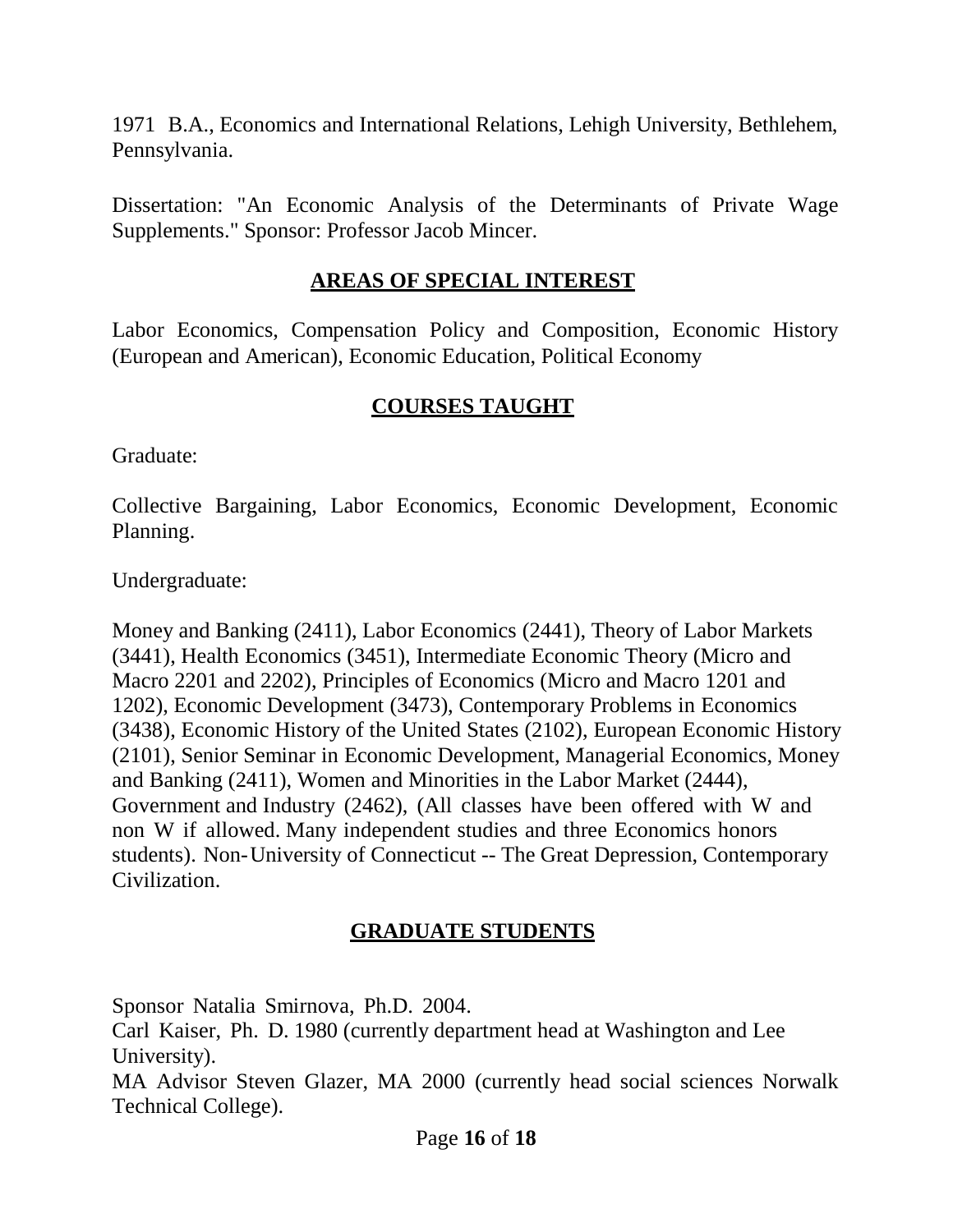Member of Numerous Dissertation Committees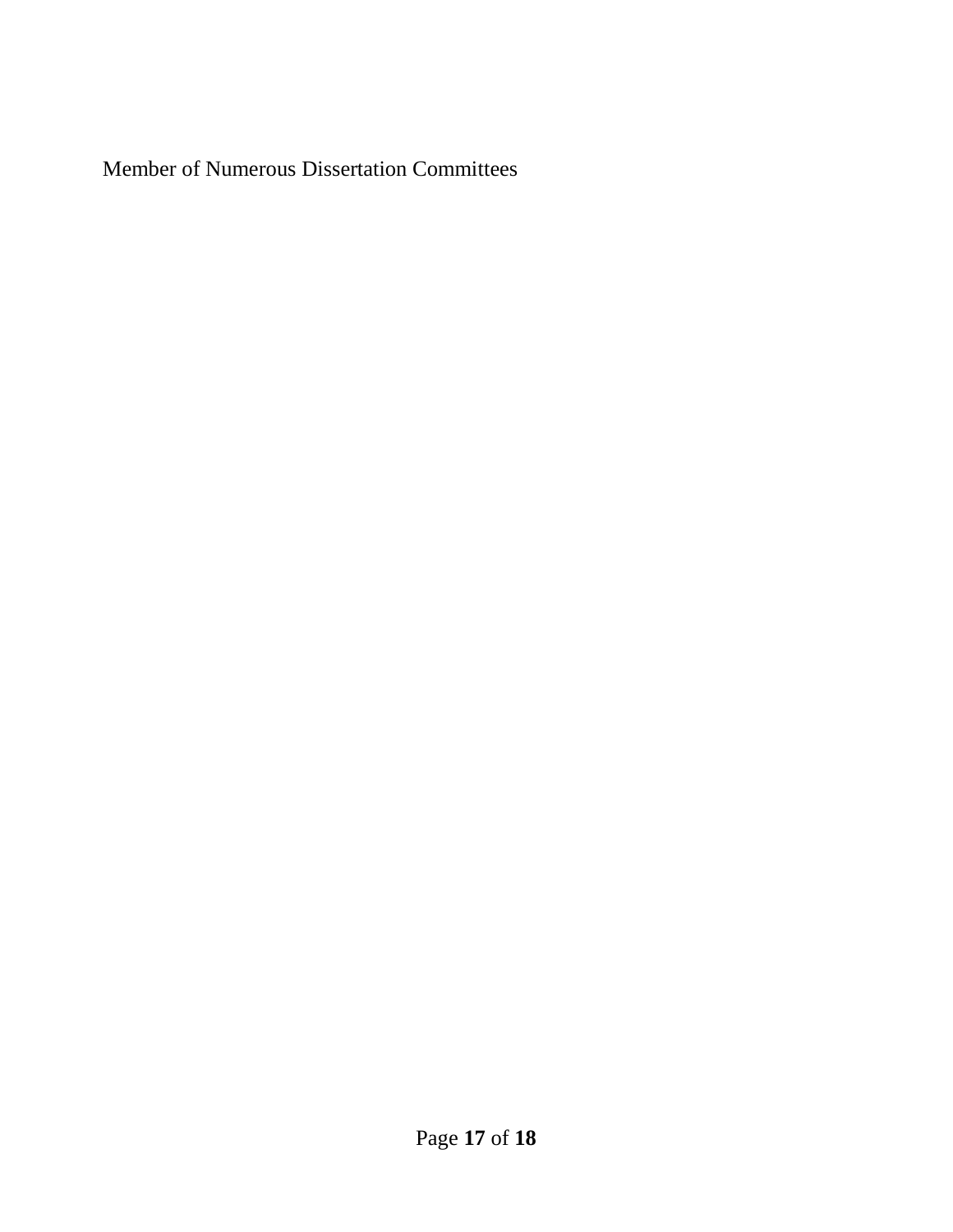## **COMMUNITY SERVICE (SELECTED)**

| 1993-1998        | Coach, St. Thomas Aquinas School Odyssey of the Mind<br>Teams -- Placed 5th (1994), 4th (1995), 3rd (1996), 6th 1997<br>and 3rd 1998 (in State).                                                                                                                                                                                                                                                                                               |
|------------------|------------------------------------------------------------------------------------------------------------------------------------------------------------------------------------------------------------------------------------------------------------------------------------------------------------------------------------------------------------------------------------------------------------------------------------------------|
| 1994-1997<br>and |                                                                                                                                                                                                                                                                                                                                                                                                                                                |
| 1986-1989        | Nominations Committee, Fairfield Grace United Methodist<br>Church.                                                                                                                                                                                                                                                                                                                                                                             |
| 1986-1995        | Outreach Committee (Chair 1987- 1990), Fairfield Grace<br>United Methodist Church.                                                                                                                                                                                                                                                                                                                                                             |
| 1990-1993        | Staff-Parish Relations Committee, Chair (1993), member (1990-<br>1992) Fairfield Grace United Methodist Church -- hired pastor<br>and associate pastor (1992 and 1993).                                                                                                                                                                                                                                                                        |
| 1986-1989        | Chair CROP Walks, Fairfield Grace United Methodist Church<br>raised approximately \$1,500 per year to combat world hunger.                                                                                                                                                                                                                                                                                                                     |
| 1988-1992        | Water Pollution Control Authority (WPCA),<br>City of<br>Bridgeport.                                                                                                                                                                                                                                                                                                                                                                            |
| 1991-1992        | Chair, WPCA. WPCA is a seven-member board directing the<br>institution of a user fee for the City's sewer system and a \$145<br>million capital improvement project for that system. As Chair<br>oversaw the institution of bylaws, personnel evaluations and<br>other policies and procedures to assure the continued smooth<br>running of the Authority. Also oversaw the successful search<br>for new General Manager and Finance Director. |
| 1985-1991        | Maple Street House and Co-op Multiservice Center (1985-1986)<br>only), Bridgeport -- Lead employment skills workshops for<br>soon-to-be released inmates.                                                                                                                                                                                                                                                                                      |
| 1985-1987        | Citizens' Union, City of Bridgeport, -- Union advised Common<br>Council concerning allocation of \$3.2 million of Block Grant<br>moneys.                                                                                                                                                                                                                                                                                                       |
| 1985-1988        | Co-Treasurer, Parent, Teacher, Student Organization (PTSO)<br>High Horizons Magnet School, Bridgeport, CT. PTSO raised<br>over \$22,000 and constructed a school playground.                                                                                                                                                                                                                                                                   |
| 1986             | Commission on Property Tax Relief for Elderly Homeowners,<br>Bridgeport. Wrote draft report proposing \$200,000 of property<br>tax relief for elderly Bridgeport homeowners. The<br>report formed the basis for common council action.                                                                                                                                                                                                         |